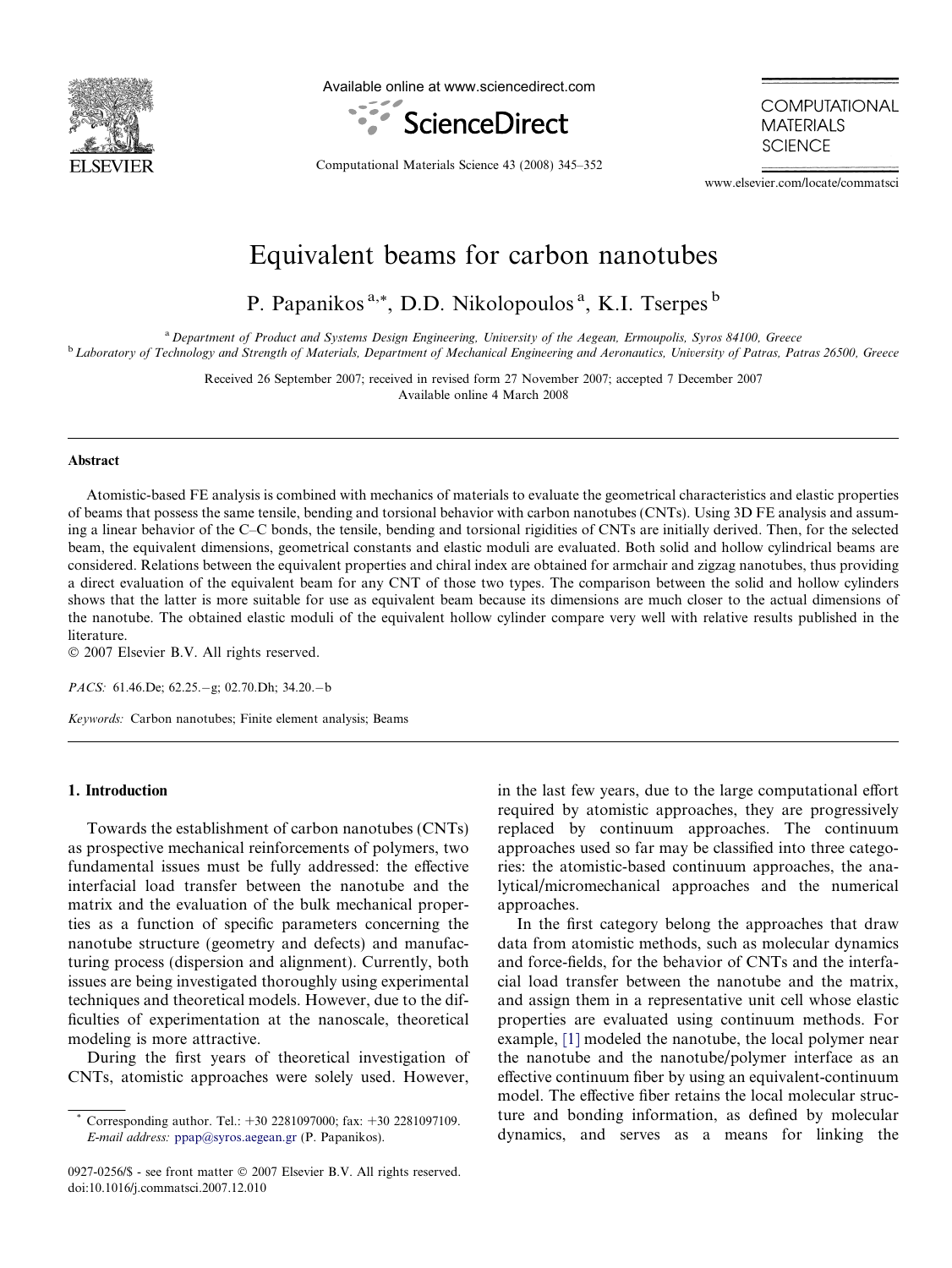<span id="page-1-0"></span>equivalent-continuum and micromechanics models. The micromechanics method is then available for the prediction of bulk mechanical properties of single-walled CNT/polymer composites. The main drawback of the atomisticbased continuum approaches is that they involve very complicated analyses and huge computational efforts imposed by the incorporated atomistic method.

In the second category belong the analytical and micromechanical models well established in fiber-reinforced composites. These approaches have been mainly used for modeling the interfacial load transfer between the nanotube and the matrix. Exception is the work of [\[2\]](#page-7-0) who obtained the effective elastic properties of CNT-reinforced composites through a variety of micromechanical techniques. Although the analytical/micromechanical approaches provide detailed information about the interaction between the nanotube and the matrix, they are locally oriented, thus being inapplicable in larger scale systems such as nanocomposite specimens.

Contrary to the previous two approaches, for which a considerable number of works have been published, the use of numerical approaches is restricted to the use of the FE method either as supporting method to obtain necessary data [\[3\]](#page-7-0) or as verification method [\[2,4\].](#page-7-0) Only the works of [\[5,6\]](#page-7-0) solved representative volume elements using the FE method in order to evaluate the effective elastic properties of CNT-reinforced composites.

From the above it is concluded that there is still a demand for developing modeling techniques able to efficiently simulate the behavior of CNT-reinforced composites. To the authors' opinion, the ongoing research on this issue must focus on the modification of the existed continuum methods in order to accurately capture the behavior of CNTs. Towards this goal, the present paper aims to contribute by evaluating the equivalent properties of beams being suitable for simulating the behavior of CNTs embedded in elastic medium using the FE method.

## 2. The equivalent beam

The concept of the 'equivalent beam' is based on the condition of identical mechanical behavior between the CNT and the beam, which corresponds to identical tensile, bending and torsional behaviors. As for elastic beams, these behaviors are designated by the corresponding rigidities and in order to fully define the equivalent beam, it suffices to evaluate its equivalent properties (geometrical characteristics and elastic properties) from the nanotube's rigidities.

# 2.1. FE analysis of CNTs: derivation of rigidities

In order to derive the nanotube's rigidities, the 3D FE model proposed by [\[7\]](#page-7-0) is used. The model treats CNTs as space-frame structures. Using 3D elastic beam elements, the exact atomic structure of the nanotubes is modeled. The elastic moduli of the beam elements are determined using a linkage between molecular and continuum mechanics proposed by [\[8\].](#page-7-0) The following relationships between the structural mechanics parameters and the molecular mechanics parameters are obtained:

$$
\frac{E_{\rm b}A_{\rm b}}{\ell} = k_{\rm r}, \quad \frac{E_{\rm b}I_{\rm b}}{\ell} = k_{\theta}, \quad \frac{G_{\rm b}J_{\rm b}}{\ell} = k_{\tau} \tag{1}
$$

Here,  $\ell$  is the bond length equal to 0.1421 nm;  $E_b$  and  $G_b$ are the bond's Young's modulus and shear modulus, respectively;  $I<sub>b</sub>$  and  $J<sub>b</sub>$  are the moment of inertia and polar moment of inertia, respectively, and  $k_r$ ,  $k_\theta$ , and  $k_\tau$  are the bond stretching, bond bending and torsional resistance force constants, respectively. Assuming a solid circular cross-sectional area of the beams with diameter  $d$  and setting  $A_b = \frac{\pi d^2}{4}$ ,  $I_b = \frac{\pi d^4}{64}$  and  $J_b = \frac{\pi d^4}{32}$ , Eq. (1) give

$$
d = 4\sqrt{\frac{k_{\theta}}{k_{\text{r}}}}, \quad E_{\text{b}} = \frac{k_{\text{r}}^2 \ell}{4\pi k_{\theta}}, \quad G_{\text{b}} = \frac{k_{\text{r}}^2 k_{\text{r}} \ell}{8\pi k_{\theta}^2}
$$
(2)

Eq. (2) give all necessary input parameters for the beam elements. In the present study, the following values were used for the force constants [\[9,10\]](#page-7-0)

$$
k_{\rm r} = 938 \text{ kcal mole}^{-1} \text{ Å}^{-2} = 6.52 \times 10^{-7} \text{ N/mm}
$$
  
\n
$$
k_{\theta} = 126 \text{ kcal mole}^{-1} \text{ rad}^{-2} = 8.76 \times 10^{-10} \text{ N nm/rad}^{-2}
$$
  
\n= 0.876 nN nm rad<sup>-2</sup>  
\n
$$
k = 40 \text{ kcal mole}^{-1} \text{ rad}^{-2} = 2.78 \times 10^{-10} \text{ N nm/rad}^{-2}
$$

$$
k_{\tau} = 40
$$
 kcal mole<sup>-1</sup> rad<sup>-2</sup> = 2.78 × 10<sup>-10</sup> N nm/rad<sup>-2</sup>  
= 0.278 nN nm rad<sup>-2</sup>

Substituting the above values in Eq. (2) and setting  $\ell = 0.1421$  nm, we obtain the input parameters for the beam elements

$$
d = 0.147 \text{ nm}
$$
  
\n
$$
E_b = 5488 \text{ nN/nm}^2 = 5488 \text{ GPa}
$$
  
\n
$$
G_b = 870.7 \text{ nN/nm}^2 = 870.7 \text{ GPa}
$$
\n(3)

The cross-sectional area and moments of inertia are derived from the bond diameter

$$
A_{\rm b} = \frac{\pi d^2}{4} = 0.01688 \text{ nm}^2
$$
  
\n
$$
I_{\rm b} = \frac{\pi d^4}{64} = 2.269 \times 10^{-5} \text{ nm}^4
$$
  
\n
$$
J_{\rm b} = \frac{\pi d^4}{32} = 4.537 \times 10^{-5} \text{ nm}^4
$$
 (4)

However, since the modeling of the bond is done using beam elements, it is clear that the results of the analyses would be the same as long as the rigidities  $E_{\rm b}A_{\rm b}$ ,  $E_{\rm b}I_{\rm b}$ ,  $G_{\rm b}J_{\rm b}$ of the bond are the same. The constant values of the rigidities arise directly from Eq. (1)

$$
E_{\rm b}A_{\rm b} = 92.65 \text{ nN}
$$
  
\n
$$
E_{\rm b}I_{\rm b} = 0.1245 \text{ nN nm}^2
$$
  
\n
$$
G_{\rm b}J_{\rm b} = 0.0395 \text{ nN nm}^2
$$
\n(5)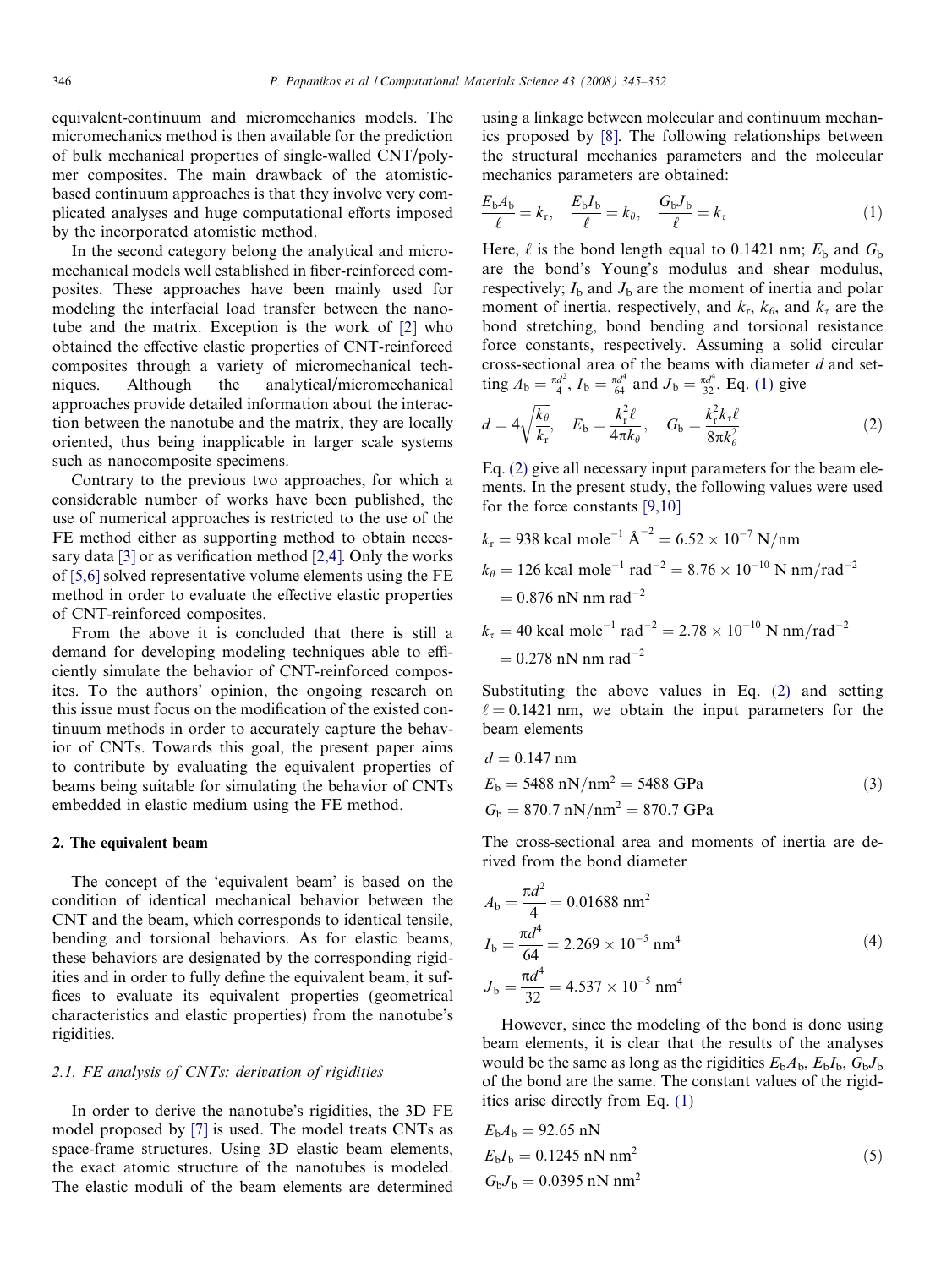<span id="page-2-0"></span>It should be noted here that in the model described above one can use a non-linear relationship for the interatomic potential for the carbon-atoms. This has been done successfully by the authors to examine the tensile behavior of nanotubes and nanotube-reinforced composites using the modified Morse interatomic potential. The only difference is that the rigidities of Eq. [\(5\)](#page-1-0) are not constant but depend on the strain. The resulting rigidities of the equivalent beams are also strain dependent. It has been shown in [\[11\]](#page-7-0) that the results of the current work provide a good approximation for small strains.

## 2.1.1. Loading conditions

Since the nanotube possess a linear behavior, to derive the rigidities it is sufficient to apply in the FE model an arbitrary displacement such as to load the nanotube in tension, bending and torsion. The boundary and loading conditions for each case are depicted in Fig. 1.

To simulate tension, an axial displacement  $u_x$  was applied at one nanotube's end having the other end fixed. According to mechanics of materials, the axial reaction force  $F_x$  at the support is related to  $u_x$  by

$$
u_x = \frac{F_x}{E_{\text{eq}} A_{\text{eq}}} L_{\text{n}} \tag{6}
$$

where  $L_n$  is the nanotube length. The tensile rigidity is simply obtained from Eq. (6) as

$$
(EA)_{\text{eq}} = \frac{F_x L_\text{n}}{u_x} \tag{7}
$$

Similarly, to simulate bending, a transverse displacement  $u<sub>v</sub>$  was applied at one nanotube's end having the other end fixed. The transverse force  $F<sub>v</sub>$  at the support is given by

$$
u_y = \frac{F_y}{3E_{\text{eq}}I_{\text{eq}}}L_{\text{n}}^3\tag{8}
$$

The bending rigidity is simply obtained from Eq. (8) as



Fig. 1. The concept of the equivalent beam.

$$
(EI)_{\text{eq}} = \frac{F_y L_n^3}{3u_y} \tag{9}
$$

To simulate torsion, a tangential force  $F_{\varphi}$  was applied at one nanotube's end having the other end fixed. The twist angle  $\varphi$  of the loaded end is related to the resulted torque  $T = F_{\omega} R_{\rm n}$  by

$$
\varphi = \frac{T L_{\rm n}}{G_{\rm eq} J_{\rm eq}}\tag{10}
$$

where  $R_n$  is the nanotube radius. The torsional rigidity is simply obtained from Eq. (10) as

$$
(GJ)_{\text{eq}} = \frac{T L_{\text{n}}}{\varphi} = \frac{F_{\varphi} R_{\text{n}} L_{\text{n}}}{\varphi} \tag{11}
$$



Fig. 2. FE mesh, boundary conditions and deformed shapes for the (10,10) nanotube.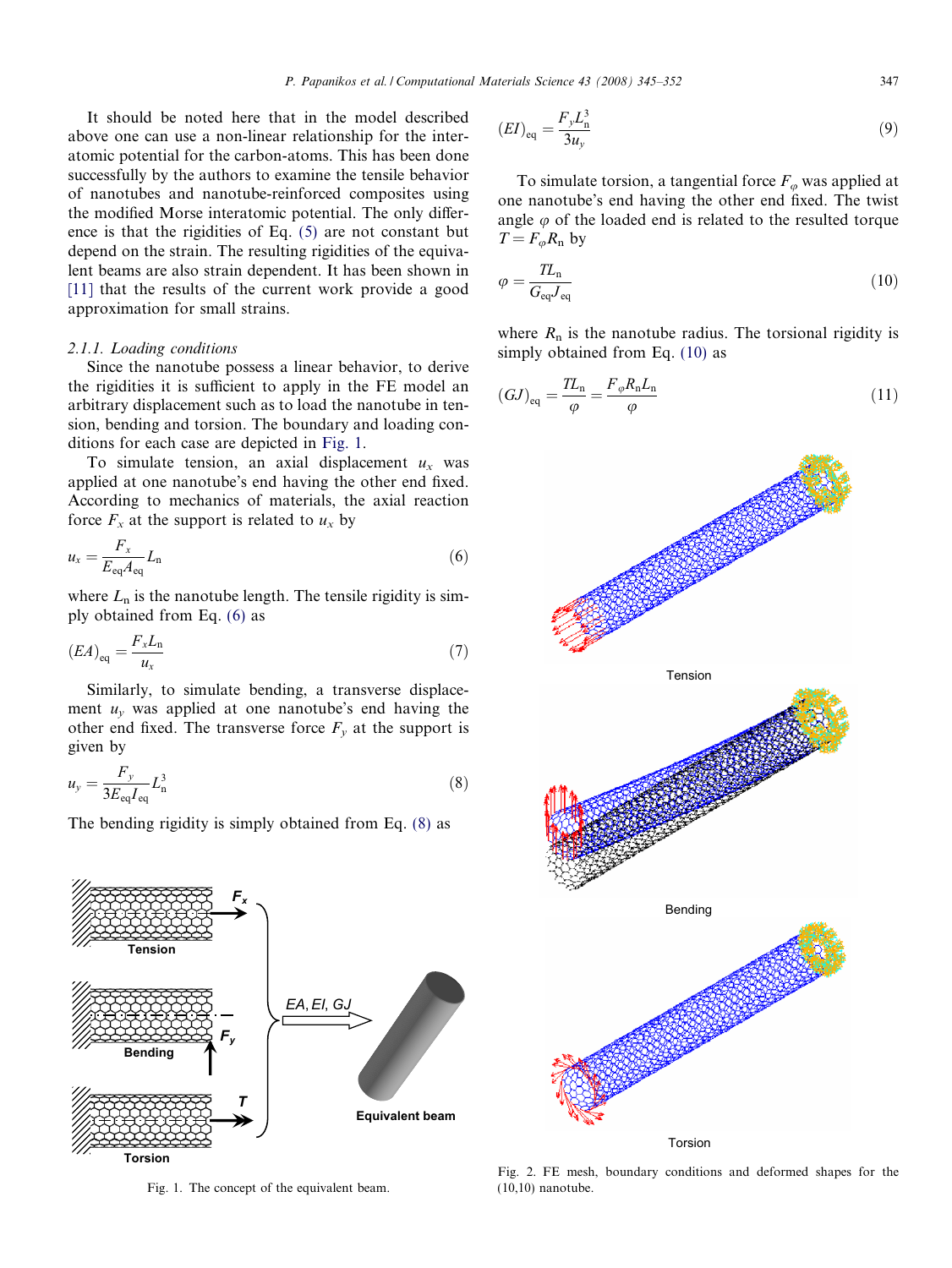<span id="page-3-0"></span>The resulted reaction forces  $F_x$  and  $F_y$  as well as the angle  $\varphi$  are taken from the FE analysis. [Fig. 2](#page-2-0) shows the FE mesh, boundary conditions and deformed shapes for the (10,10) nanotube for the three loading cases.

### 2.1.2. Effect of nanotube length

The usual CNTs manufactured nowadays have very large length (in the order of  $1 \mu m$ ) compared to their diameter (0.5–3 nm). Modeling of the nanotube retaining its actual length would be very time consuming, especially if one wants to study different nanotube types. For example, the FE modeling of a  $(10,10)$  nanotube with length 1  $\mu$ m requires almost 240,000 beam elements. However, modeling of the actual nanotube length is not necessary since the behavior of the nanotubes is length-independent except for very small lengths. The selection of minimum modeling length at which the rigidities stabilize is performed from various analyses conducted with different lengths. Such a parametric study was also conducted here in order to select the minimum modeling length of the equivalent beams. It was selected to model armchair and zigzag nanotubes with chiral indices  $n = 5$ , 10, 15, 20.

Fig. 3a and b shows the rigidities computed using Eqs. [\(7\), \(9\) and \(11\)](#page-2-0) as functions of nanotube length for the (20,20) and (20,0) nanotubes, respectively. Variation is observed only at small values of  $L_n$  owing to the effect of boundary conditions at the supports. Specifically for bending, the very small initial value is due to the inapplicability of bending theory at small values of nanotube length to diameter ratio. From a certain value of  $L_n$  ranging from 40 to 50 nm, all three rigidities stabilize. The same was observed for all other types of nanotubes modelled. Results also show that the rigidities of zigzag nanotubes are smaller than the ones of armchair nanotubes and stabilize at smaller values of  $L_n$ . Moreover, it is observed that for both nanotube types bending and torsional rigidities are comparable. The stabilized rigidities' values will be used in the forthcoming sections for evaluation of the equivalent beams.

#### 2.2. Evaluation of the equivalent properties

Evaluation of the elastic properties  $E_{eq}$ ,  $G_{eq}$  and  $v_{eq}$  geometrical characteristics  $A_{eq}$ ,  $I_{eq}$ ,  $J_{eq}$  of the equivalent beam requires the values of the rigidities evaluated using the FE method. However, in order to provide simple relations for the equivalent beam characteristics, it was decided to fit the FE results to simple expressions. This was supported by the values of the rigidities obtained, which seem to relate directly to the chiral index of the nanotubes. In Fig. 4a,



Fig. 3. Variation of rigidities as functions of nanotube length: (a) (20,20) nanotube, (b) (20,0) nanotube.



Fig. 4. Variation of rigidities as functions of (a) *n* and (b)  $(n - n_0)^3$ : armchair nanotubes.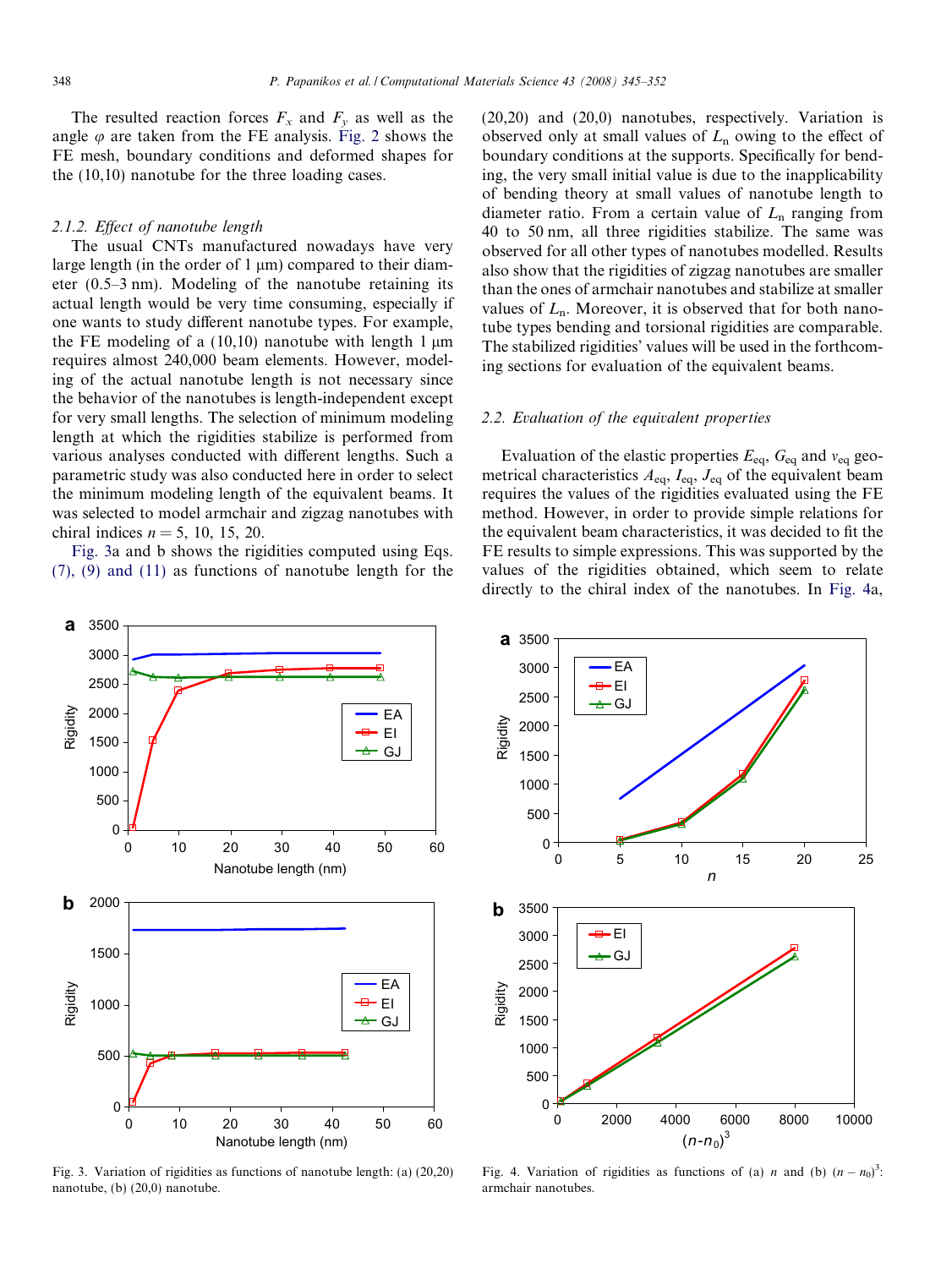<span id="page-4-0"></span>the stabilized rigidities' values of the armchair nanotubes are presented as functions of chiral index  $n$ . It is clear that the tensile rigidity is analogous to  $n$ . The bending and torsional rigidities are analogous to the cubic power of  $n$ , as shown in [Fig. 4](#page-3-0)b. The same dependences are also obtained for the zigzag nanotubes as shown in Fig. 5. Therefore, we can accurately approximate the rigidities from the following relations (subscript eq refers to the equivalent beam).

$$
(EA)_{\text{eq}} = \alpha(n - n_0) \tag{12}
$$

$$
(EI)_{\text{eq}} = \beta (n - n_0)^3 \tag{13}
$$

$$
(GJ)_{\text{eq}} = \gamma (n - n_0)^3 \tag{14}
$$

The parameters  $\alpha$ ,  $\beta$ ,  $\gamma$  and  $n_0$  are given in Table 1.

The accuracy of the expressions  $(12)$ – $(14)$  in fitting the FE results depends on the range of values used for the chiral index *n*. The range selected in this work ( $n = 5-20$ ) represents the majority of the nanotubes used for analysis or experiments in the literature. For the tensile rigidity the maximum difference between the expression (12) and the FE results is 0.7% for zigzag nanotubes and  $n = 5$ . This small difference is due to the linear dependency of  $(EA)_{eq}$ to  $n$ . For the bending and torsional rigidities the maximum differences for zigzag nanotubes ( $n = 5$ ) are 4.8% and 5.2%.



Fig. 5. Variation of rigidities as functions of (a) *n* and (b)  $(n - n_0)^3$ : zigzag nanotubes.

| Table 1                                                    |  |  |  |
|------------------------------------------------------------|--|--|--|
| Values of parameters $\alpha$ , $\beta$ , $\gamma$ , $n_0$ |  |  |  |

| Parameter                      | Armchair | Zigzag |
|--------------------------------|----------|--------|
| $\alpha$ (nN)                  | 151.8    | 89.04  |
| $\beta$ (nN nm <sup>2</sup> )  | 0.3469   | 0.0701 |
| $\gamma$ (nN nm <sup>2</sup> ) | 0.3284   | 0.0668 |
| $n_0(-)$                       | $\Omega$ | 0.381  |

respectively. The larger deviations are due to the cubic power of *n* and become less than 1% for  $n = 10$ . It should be noted that, for a specific nanotube, one could use directly the values obtained from the FE analysis and, thus, minimize the error. The accuracy of the FE models, as compared to the literature results, is discussed in Section [3.1](#page-6-0).

After establishing the relations between the rigidities and  $n$ , the next step is to select the profile of the equivalent beam. Obviously, due to the circular shape of the nanotube's cross-sectional area, circular profiles are more suitable. Thus, we select the solid and hollow cylindrical profiles schematically represented in Fig. 6.

## 2.2.1. Solid cylinder

Consider an equivalent solid cylinder with diameter  $D_{eq}$ . Its diameter, secondary and polar moments of inertia are given by the following relations:

$$
A_{\rm eq} = \frac{\pi}{4} D_{\rm eq}^2 \tag{15}
$$

$$
I_{\text{eq}} = \frac{\pi}{64} D_{\text{eq}}^4 \tag{16}
$$

$$
J_{\text{eq}} = \frac{\pi}{32} D_{\text{eq}}^4 \tag{17}
$$

Combining Eqs. (12) and (13) with Eqs. (15) and (16)  $D_{eq}$  is derived as follows:

$$
\frac{(EI)_{\text{eq}}}{(EA)_{\text{eq}}} = \frac{1}{16} D_{\text{eq}}^2 = \frac{\beta}{\alpha} (n - n_0)^2 \Rightarrow D_{\text{eq}} = 4\sqrt{\frac{\beta}{a}} (n - n_0) \tag{18}
$$

Substituting Eq.  $(18)$  in Eqs.  $(15)$ – $(17)$  the geometrical constants of the equivalent beam are derived as functions of the parameters  $\alpha$ ,  $\beta$  and  $\gamma$ .



Fig. 6. Schematic representations of the beam profiles.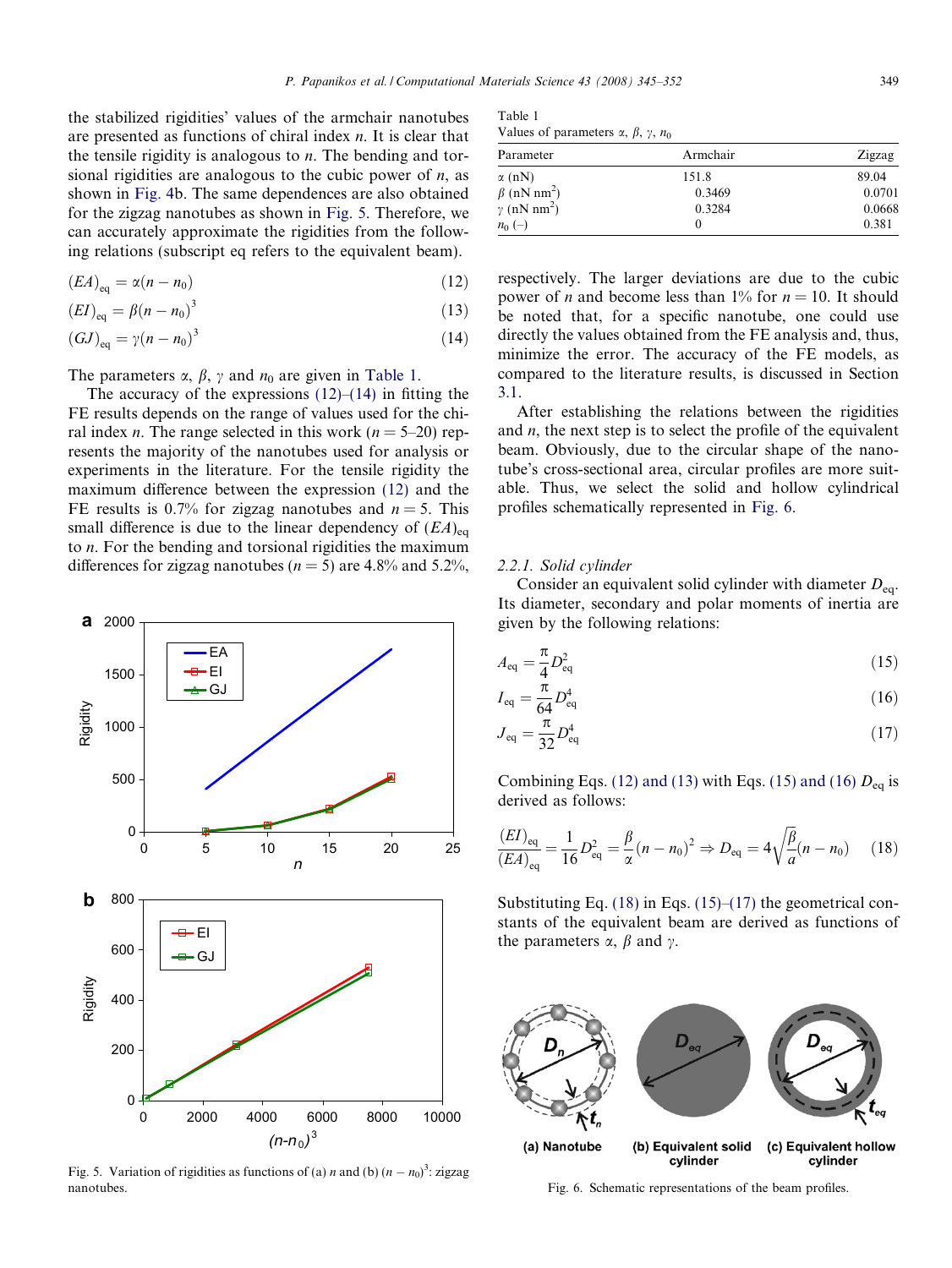$$
A_{\text{eq}} = \frac{\pi}{4} D_{\text{eq}}^2 = 4\pi \frac{\beta}{\alpha} (n - n_0)^2
$$
 (19)

$$
I_{\text{eq}} = \frac{\pi}{64} D_{\text{eq}}^4 = 4\pi \left(\frac{\beta}{a}\right)^2 (n - n_0)^4 \tag{20}
$$

$$
J_{\text{eq}} = 2I_{\text{eq}} = 8\pi \left(\frac{\beta}{a}\right)^2 (n - n_0)^4 \tag{21}
$$

Now, using Eqs. [\(12\) and \(14\)](#page-4-0) we evaluate the elastic moduli of the equivalent beam as

$$
E_{\text{eq}} = \frac{(EA)_{\text{eq}}}{A_{\text{eq}}} = \frac{\alpha^2}{4\pi\beta} (n - n_0)^{-1}
$$
 (22)

$$
G_{\text{eq}} = \frac{(GJ)_{\text{eq}}}{J_{\text{eq}}} = \frac{\alpha^2 \gamma}{8\pi\beta^2} (n - n_0)^{-1}
$$
 (23)

In the case of 3D modeling of the beam, the Poisson ratio is also needed

$$
G_{\text{eq}} = \frac{E_{\text{eq}}}{2(1 + v_{\text{eq}})} \Rightarrow v_{\text{eq}} = \frac{E_{\text{eq}}}{2G_{\text{eq}}} - 1 = \frac{\beta}{\gamma} - 1 \tag{24}
$$

Eqs. [\(19\)–\(24\)](#page-4-0) fully define the equivalent solid cylinder.

## 2.2.2. Hollow cylinder

Consider an equivalent hollow cylinder with mean diameter  $D_{eq}$  and thickness  $t_{eq}$ . Its diameter, secondary moment of inertia and polar moment of inertia are given by the following relations:

$$
A_{\text{eq}} = \frac{\pi}{4} \left[ \left( D_{\text{eq}} + t_{\text{eq}} \right)^2 - \left( D_{\text{eq}} - t_{\text{eq}} \right)^2 \right] = \pi D_{\text{eq}} t_{\text{eq}} \tag{25}
$$

$$
I_{\text{eq}} = \frac{\pi}{64} \left[ \left( D_{\text{eq}} + t_{\text{eq}} \right)^4 - \left( D_{\text{eq}} - t_{\text{eq}} \right)^4 \right]
$$
 (26)

$$
J_{\text{eq}} = \frac{\pi}{32} \left[ \left( D_{\text{eq}} + t_{\text{eq}} \right)^4 - \left( D_{\text{eq}} - t_{\text{eq}} \right)^4 \right]
$$
 (27)

In the present case, there are three available equations namely, Eqs.  $(12)$ – $(14)$  and four unknown quantities namely,  $E_{\text{eq}}$ ,  $G_{\text{eq}}$ ,  $D_{\text{eq}}$  and  $t_{\text{eq}}$ . Therefore, we cannot derive- $D_{\text{eq}}$  and  $t_{\text{eq}}$  independently. To overcome this obstacle, we set the nanotube thickness equal to 0.34 nm, which is the commonly adopted value in the literature [\[7\]](#page-7-0). Supposing  $t_{eq} = t_n$  and using Eqs. [\(12\), \(13\) and \(25\), \(26\)](#page-4-0)  $D_{eq}$  is derived as

$$
\frac{(EI)_{\text{eq}}}{(EA)_{\text{eq}}} = \frac{1}{8} (D_{\text{eq}}^2 + t_n^2) = \frac{\beta}{\alpha} (n - n_0)^2 \Rightarrow D_{\text{eq}}
$$

$$
= \sqrt{8 \frac{\beta}{a} (n - n_0)^2 - t_n^2}
$$
(28)

Substituting Eq.  $(28)$  in Eqs.  $(25)$ – $(27)$  we derive the geometrical constants of the equivalent beam as functions of the parameters  $\alpha$ ,  $\beta$  and  $\gamma$ .

$$
A_{\text{eq}} = \pi D_{\text{eq}} t_{\text{n}} = \pi t_{\text{n}} \sqrt{8 \frac{\beta}{a} (n - n_{0})^{2} - t_{\text{n}}^{2}}
$$
(29)

$$
I_{\text{eq}} = \pi t_{\text{n}} \frac{\beta}{\alpha} (n - n_{0})^{2} \sqrt{8 \frac{\beta}{a} (n - n_{0})^{2} - t_{\text{n}}^{2}}
$$
(30)

$$
J_{\text{eq}} = 2\pi t_n \frac{\beta}{\alpha} (n - n_0)^2 \sqrt{8 \frac{\beta}{a} (n - n_0)^2 - t_n^2}
$$
 (31)

Now, using Eqs. [\(12\) and \(14\)](#page-4-0) we evaluate the elastic moduli of the equivalent beam as

$$
E_{\text{eq}} = \frac{\alpha (n - n_0)}{\pi t_n \sqrt{8 \frac{\beta}{a} (n - n_0)^2 - t_n^2}}
$$
(32)

$$
G_{\text{eq}} = \frac{\alpha \gamma (n - n_0)}{2\pi t_n \beta \sqrt{8\frac{\beta}{a} (n - n_0)^2 - t_n^2}}
$$
(33)

and subsequently, the Poisson ratio

$$
G_{\text{eq}} = \frac{E_{\text{eq}}}{2(1 + v_{\text{eq}})} \Rightarrow v_{\text{eq}} = \frac{E_{\text{eq}}}{2G_{\text{eq}}} - 1 = \frac{\beta}{\gamma} - 1 \tag{34}
$$

which is the same as Eq.  $(24)$ . Eqs.  $(29)$ – $(34)$  fully define the equivalent hollow cylinder.

From Eq. (34) we observe that the Poisson ratio does not depends on *n*. For the armchair nanotubes,  $v_{eq}$  equals to 0.049 for both solid and hollow cylinders while for the zigzag ones equals to 0.056.

The computed rigidities, material properties and geometrical characteristics can be also used as a base for modeling more complicated nanotube shapes. Characteristic examples are the cases where CNTs are being used as structural elements to construct high-ordered structures such as super-CNTs and 2D and 3D lattice structures. For all these structures the expressions  $(12)$ – $(14)$  can be used instead of Eq. [\(1\)](#page-1-0) in order to model them as space-frame structures using FE analysis. This is the subject of an ongoing research by the authors.

# 3. Numerical results

In this section, we compare the suitability of the solid and hollow cylinders in serving as equivalent beams and examine the differences between the dimensions of the equivalent beams and actual nanotube dimensions. The actual diameter of CNTs is given by

$$
D_n + t_n = \frac{3L}{\pi} n + 0.34 = 0.1357 \cdot n + 0.34 \text{ (armchair nanotubes)}
$$
\n
$$
(35)
$$
\n
$$
D_{n+1} = \frac{\sqrt{3}L}{\sqrt{3}} n + 0.34 = 0.0783 \cdot n + 0.34 \text{ (zigzag nanotubes)}
$$

$$
D_n + t_n = \frac{\sqrt{3L}}{\pi} n + 0.34 = 0.0783 \cdot n + 0.34 \quad \text{(zigzag nanotubes)}
$$
\n(36)

It is very important for the dimensions of the equivalent beam to approximate the actual dimensions of the nanotube. This is more evident in the modeling of CNT-reinforced composites subjected to bending where the accurate computation of the interfacial shear stresses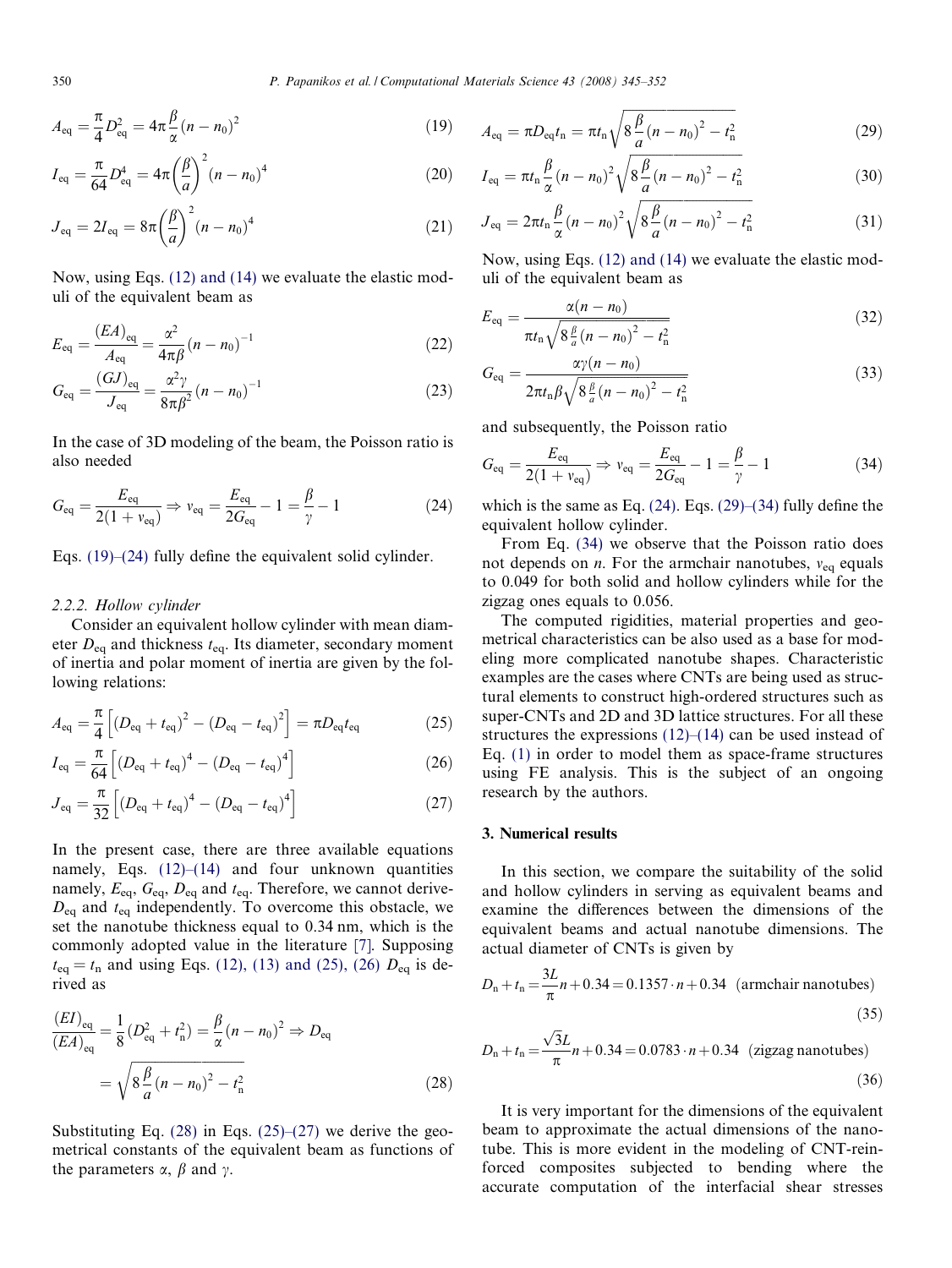<span id="page-6-0"></span>requires the same outer diameter. Fig. 7 compares the diameters of the equivalent beams ( $D_{eq}$  for the solid cylinder and  $D_{eq} + t_{eq}$  for the hollow cylinder) with the actual external diameter of the nanotubes. For armchair nanotubes, the diameter of the equivalent hollow cylinder is much closer to the actual nanotube diameter. For zigzag nanotubes, both equivalent shapes differ the same amount from the actual external diameter for  $n < 10$ , whereas the hollow cylinder is better suited for larger values of the chiral index. We can conclude that in general, the hollow cylinder is more suitable for use as equivalent beam than the solid cylinder.

Fig. 8 shows the variation of elastic moduli with regard to chiral index n. The similar trend of variation obtained for both elastic moduli is due to their direct relation with the Poisson ratio, which is constant and almost equal for both nanotube types. With increasing  $n$ , the elastic moduli are significantly reduced, owing to the increase of the nanotube diameter (see Fig. 7), and converge to the values established in the literature, namely 1 TPa for the axial modulus and 0.5 TPa for the shear modulus. Thus, we can conclude that for nanotubes with  $n \geq 10$  the established values of the elastic moduli can be used while for



Fig. 7. External diameters as functions of  $n$ : (a) armchair nanotubes, (b) zigzag nanotubes.



Fig. 8. Variation of (a)  $E_{eq}$  and (b)  $G_{eq}$  as functions of *n*.

 $n \leq 10$  the elastic moduli of the equivalent beam must be evaluated using the methodology proposed here.

# 3.1. Comparison with results from the literature

The linear relation between the elastic rigidity and  $n$ obtained here (Eq. [\(12\)](#page-4-0)) has not been reported in the literature. However, a careful examination of the published results verifies this finding. Chang and Gao [\[12\]](#page-7-0) found using molecular dynamics the following relation for the axial elastic modulus of lengthy nanotubes

$$
E = \frac{1}{t_{\rm n}} \cdot \frac{4\sqrt{3}K}{3\lambda K L_{\rm n}^2/C + 9} \tag{37}
$$

where  $K = 742$  nN nm and  $C = 1.42$  nN nm, and

$$
\lambda = \frac{7 - \cos(\pi/n)}{34 + 2\cos(\pi/n)}
$$
 for armchair and  

$$
\lambda = \frac{5 - 3\cos(\pi/n)}{14 - 2\cos(\pi/n)}
$$
 for zigzag nanotubes.

Eq. (37) can be rewritten in the form